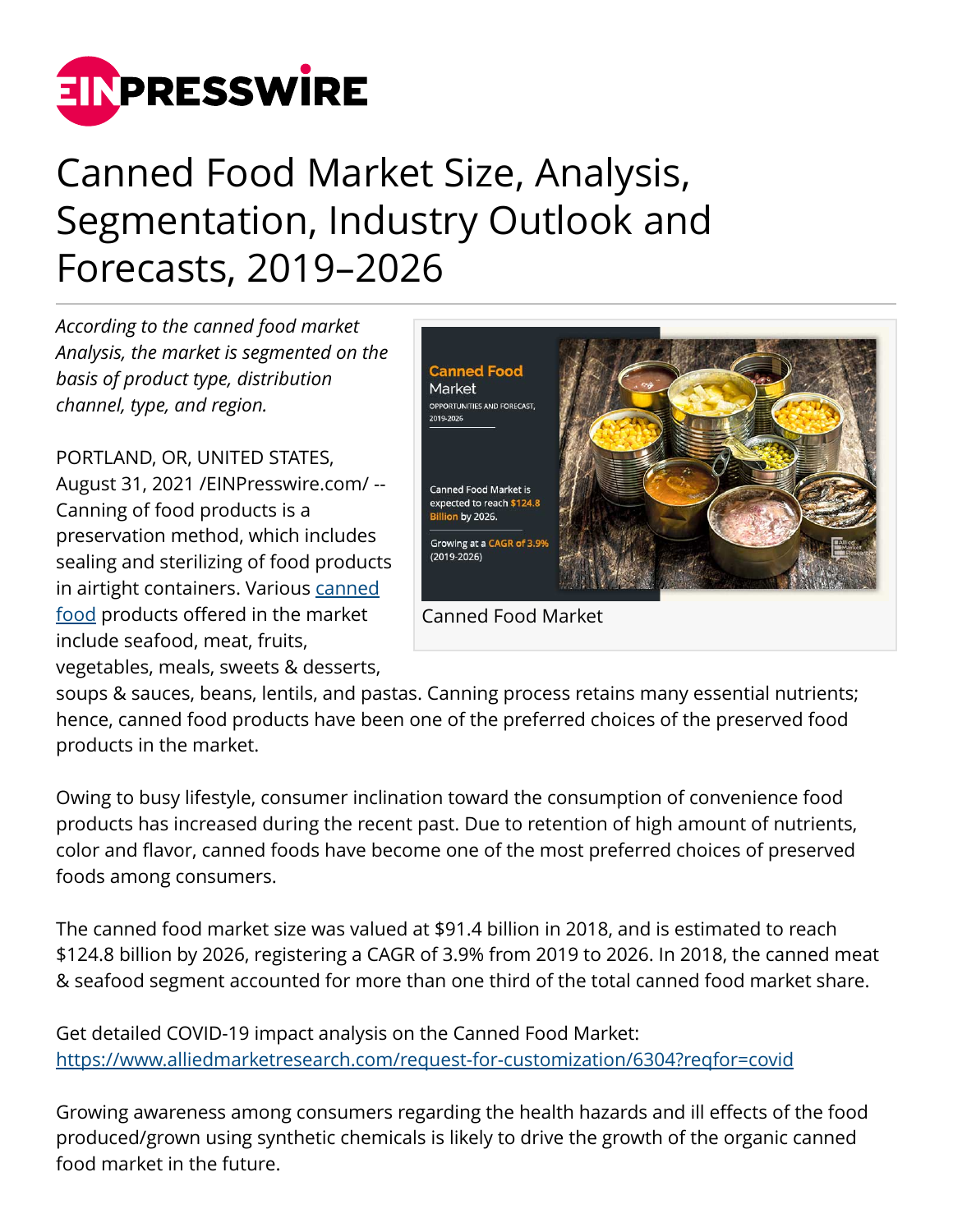The canned food market growth is propelled by the rise in demand for convenience foods in the market. Busy lifestyle and increasing women workforce have contributed to consumer shift toward nutritional food products along with convenience, both offered by canned food products. Canning of food products retain high nutritional value such as proteins, fibers, minerals, and antioxidants. Furthermore, with the growing retail industry and rise in penetration of ecommerce, the reach of canned food products in emerging markets is likely to grow in the future.

## Download PDF Sample Report: <https://www.alliedmarketresearch.com/request-sample/6304>

The players in the canned food market have adopted business expansion as their key developmental strategy to expand their market share, increase profitability, and remain competitive in the market. The key players profiled in the report include Del Monte Foods, Conagra Brands, Kraft Heinz, Nestlé, Campbell Soup Company, JBS, CHB Group, AYAM, Danish Crown, and Bolton Group.

Key Benefits for Stakeholders:

The report provides a quantitative analysis of the current canned food market trends, estimations, and dynamics of the market size from 2018 to 2026 to identify the prevailing opportunities.

Porter's five forces analysis highlights the potency of buyers and suppliers to enable stakeholders to make profit-oriented business decisions and strengthen their supplier–buyer network.

In-depth analysis and the market size and segmentation assists in determining the prevailing canned food market opportunities.

The major countries in each region are mapped according to their revenue contribution to the market.

The market player positioning segment facilitates benchmarking and provides a clear understanding of the present position of the market players in the canned food industry.

For Purchase Enquiry: <https://www.alliedmarketresearch.com/purchase-enquiry/6304>

Similar Reports:

[Global Infant Nutrition Market Expected to Reach \\$61.6 Billion by 2026](https://www.alliedmarketresearch.com/infant-nutrition-market) [Global Free from Food Market Expected to Reach \\$161.2 Billion by 2026](https://www.alliedmarketresearch.com/free-from-food-market-A06007)

Upcoming Reports:

Edible Flakes Market:<https://www.alliedmarketresearch.com/edible-flakes-market-A06565> Personalized Meals Market: [https://www.alliedmarketresearch.com/personalized-meals-market-](https://www.alliedmarketresearch.com/personalized-meals-market-A06552)[A06552](https://www.alliedmarketresearch.com/personalized-meals-market-A06552)

Organic Pasta Market: <https://www.alliedmarketresearch.com/organic-pasta-market-A06667> Plant Based Cheese Market: [https://www.alliedmarketresearch.com/plant-based-cheese-market-](https://www.alliedmarketresearch.com/plant-based-cheese-market-A06679)